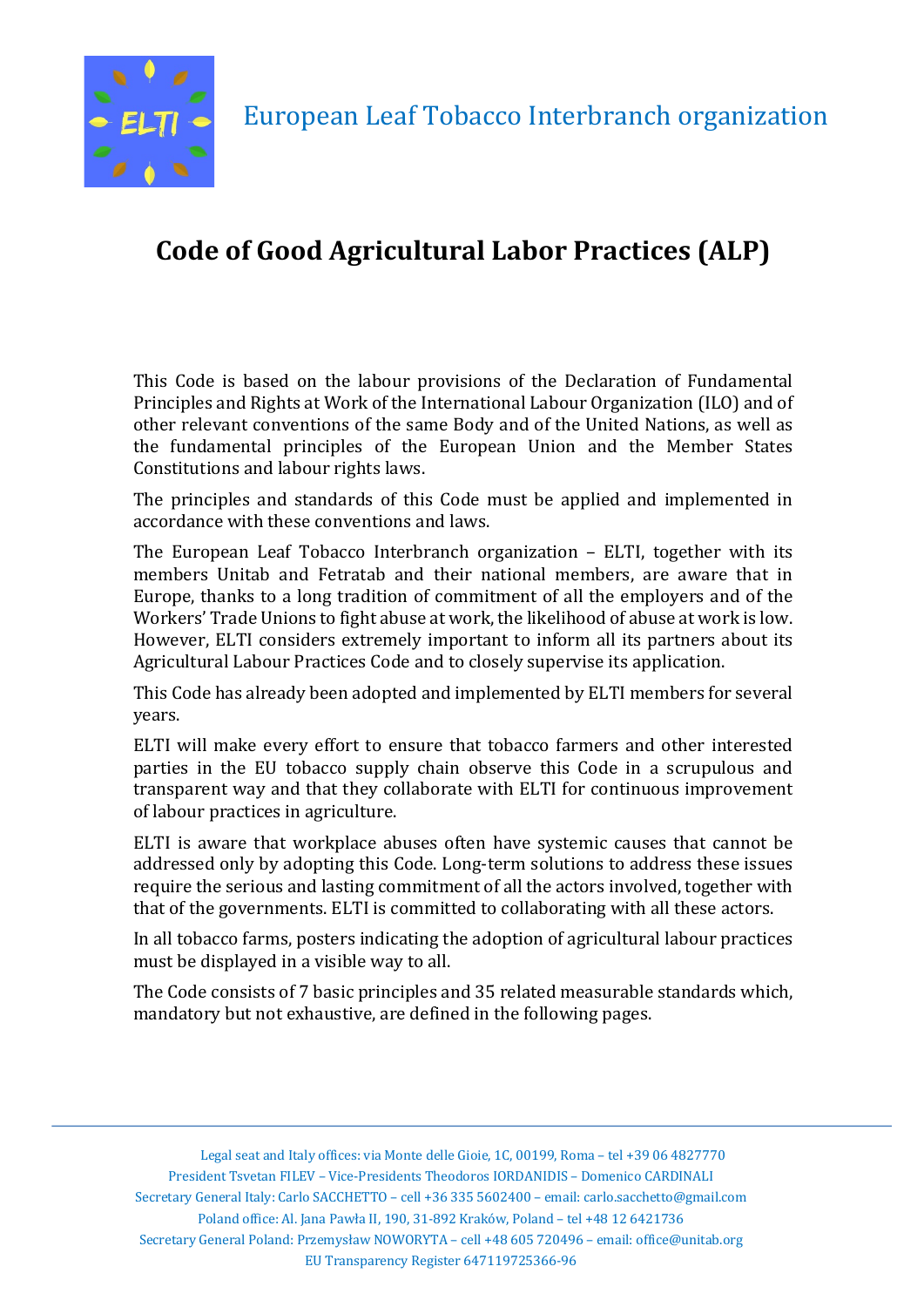

# **1) CHILD LABOUR**

There shall be no child labour.

# *Measurable standards*

- 1) The employment or recruitment of child labour is not allowed.
- 2) The minimum age for admission to work cannot be less than the age of completion of compulsory schooling, cannot be less than the minimum age specified by the laws of the country and, in any case, cannot be less than 15 years.
- 3) Young people who are allowed to work must however not exceed the work hours defined by the laws of their country and must be allowed regular breaks according to the laws of their country.
- 4) Children under the age of 18 cannot be involved in any type of hazardous work, including night work, as defined by the relevant laws of the country, where applicable, even in the family business.
- 5) In the case of family farms, minors can help by carrying out light work, provided they are at least 16 years old, or above the minimum age for light work as defined by the country's laws, whichever affords greater protection, and have fulfilled their school obligations.

# 2) **INCOME AND WORKING HOURS**

Income earned during a pay period or growing season shall always be enough to meet workers' basic needs and shall be of a sufficient level to enable the generation of discretionary income. Workers shall not work excessive or illegal work hours.

# *Measurable standards*

- 1) The wages of all categories of workers must at least meet the standards set by the laws of the country and by national collective labour agreements, where in force, and where applicable supplemented by local agreements.
- 2) The wages of all categories of workers must be paid regularly and in accordance with the laws of the country.
- 3) According to Directive 2003/88/EC of the European Parliament and of the Council of 4 November 2003 concerning certain aspects of the organisation of working timei,ii,iii, the average working time for each seven-day period, including overtime, does not exceed 48 hours and every worker is entitled to a minimum daily rest period of 11 consecutive hours per 24-hour period.
- 4) Per each seven-day period, every worker is entitled to a minimum uninterrupted rest period of at least one day (24 hours), preferably on Sundays, plus the 11 hours' daily rest.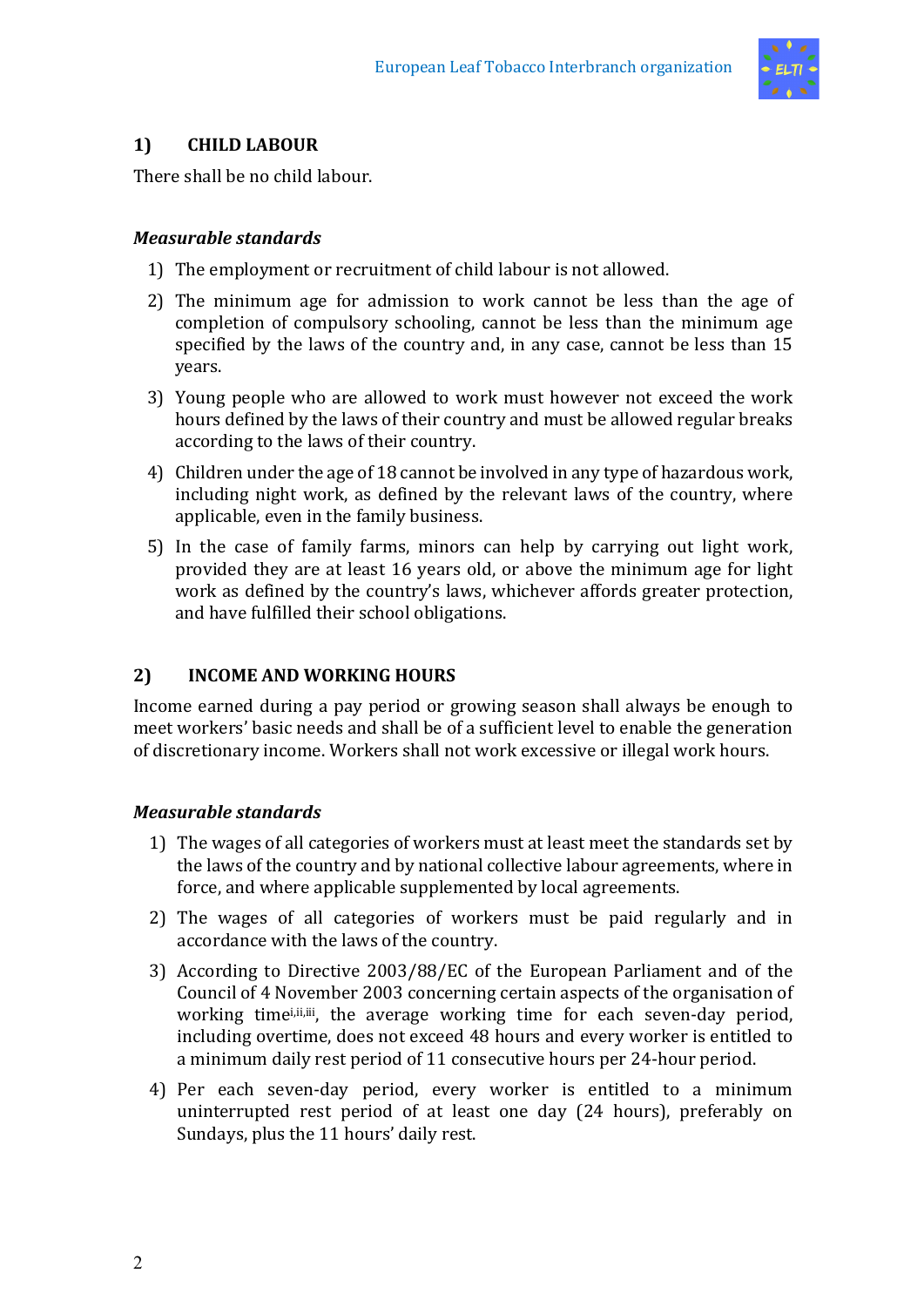

- 5) The performance of overtime must be voluntary and performed within the limits per day and year established in the employment contract/agreement.
- 6) Overtime compensation must be paid in accordance with the laws and national collective labour agreements, where in force, supplemented by local agreements where applicable.
- 7) Workers have the right to allowances, holidays, leave and benefits provided for by the laws of the country and national labour agreements, where in force, supplemented by local agreements where applicable. The minimum period of paid annual leave may not be replaced by an allowance in lieu, except where the employment relationship is terminated.

# **3) FAIR TREATMENT**

Tobacco farmers shall ensure equal treatment of their workers. No form of harassment, discrimination, physical or mental punishment, sexual abuse or any other form of abuse is allowed.

# *Measurable standards*

- 1) Acts of physical abuse, threat of physical abuse or physical contact for the intent to injure or intimidate are not allowed.
- 2) Acts of sexual abuse or harassment are not allowed.
- 3) Acts of verbal abuse or harassment are not allowed.
- 4) No form of discrimination is allowed on the grounds of race, colour, caste, gender, religion, political affiliation, union membership, status as a worker representative, ethnicity, pregnancy, social origin, disability, sexual orientation, citizenship, or nationality is allowed.
- 5) Workers must have access to a fair, transparent and anonymous grievance procedure.

# **4) FORCED LABOUR**

The performance of farm work must be voluntary. No form of forced labour is allowed.

#### *Measurable standards*

- 1) Workers must not work under bond, debt or threat, and must receive their wages directly from the employer, in the manner prescribed by national laws and collective labour contracts, where in force.
- 2) Workers must be free to leave their jobs at any time, in compliance with the notice regulations of the national collective labour agreements, where in force.
- 3) Workers are not required to make financial deposits with their employers.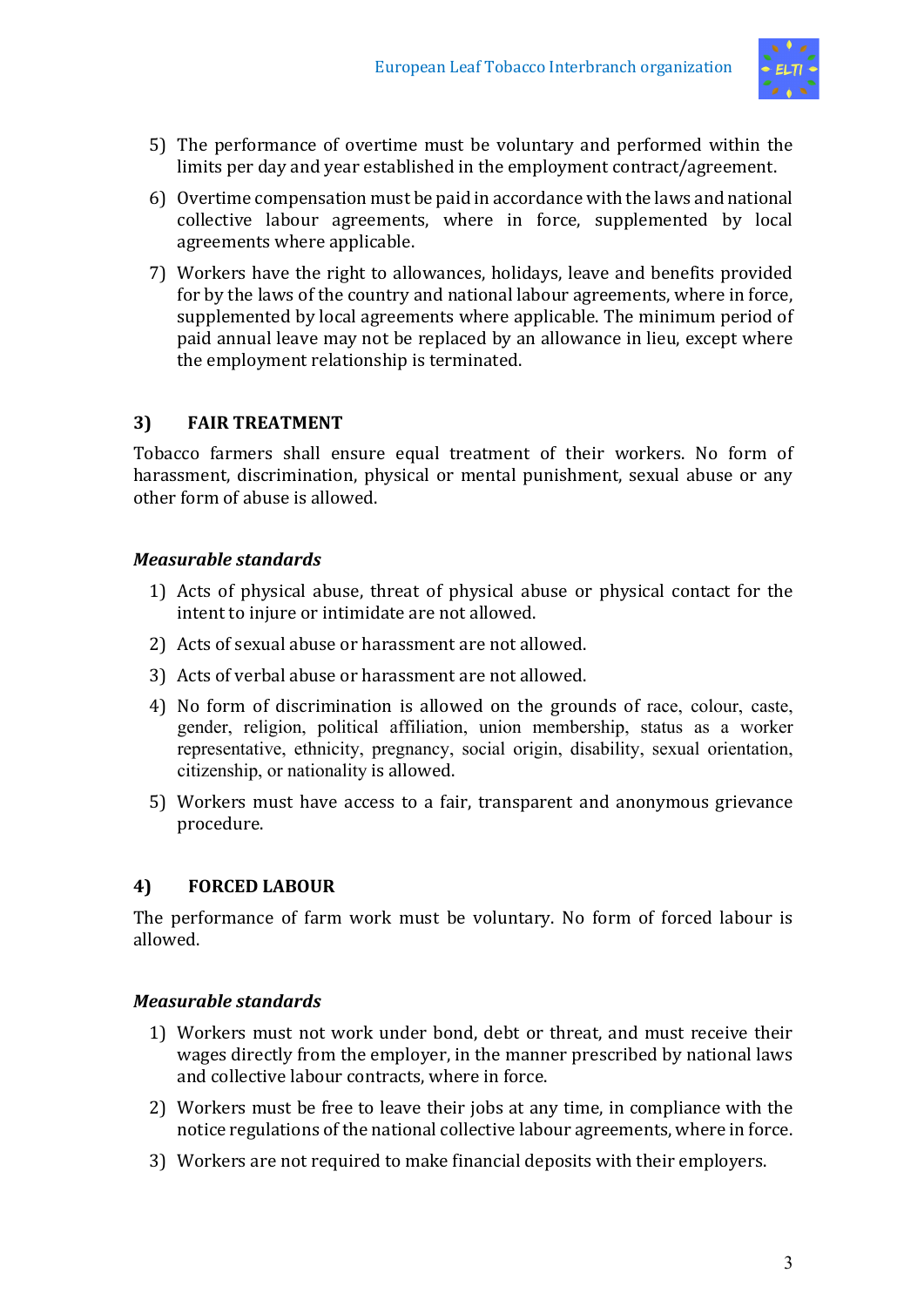

- 4) Wages and salaries for the work performed cannot be withheld beyond the legal and contractual payment terms.
- 5) Farmers cannot retain the workers' original identity documents.
- 6) Farmers cannot employ prison or compulsory labour.

# **5) SAFE WORK ENVIRONMENT**

Tobacco farmers must provide a safe work environment to avoid injuries, accidents and exposure to health risks. Worker accommodation, where provided, must be clean, safe and meeting the needs of the worker.

# *Measurable standards*

- 1) No worker is permitted to top or harvest tobacco, or to load barns unless they have been trained on avoidance of green tobacco sickness (GTS).
- 2) No worker is permitted to use, handle or apply pesticides (Crop Protection Agents - CPA) or other hazardous substances, such as fertilizers, without having first received adequate training and without using the required personal protective equipment – PPE, as required by the laws of the country.
- 3) Children under 18 and pregnant or nursing mothers must not handle or apply any CPA.
- 4) Workers cannot have access to fields treated with CPA until it is safe to do so.
- 5) Workers must have access to clean, drinking water near their accommodation or workplaces.
- 6) Workers' accommodation, where provided, must be clean, safe, meeting the primary needs of workers and in compliance with applicable laws.

#### **6) FREEDOM OF ASSOCIATION**

Tobacco farmers must recognize and respect the workers' rights to freedom of association and to bargain collectively.

#### *Measurable standards*

- 1) Tobacco farmers shall not interfere with the workers' right to freedom of association.
- 2) Workers are free to meet and join form Trade Union organizations and associations of their own choosing and to bargain collectively.
- 3) Trade Union representatives shall not be discriminated against and shall have the right to carry out their representative functions in the workplace.